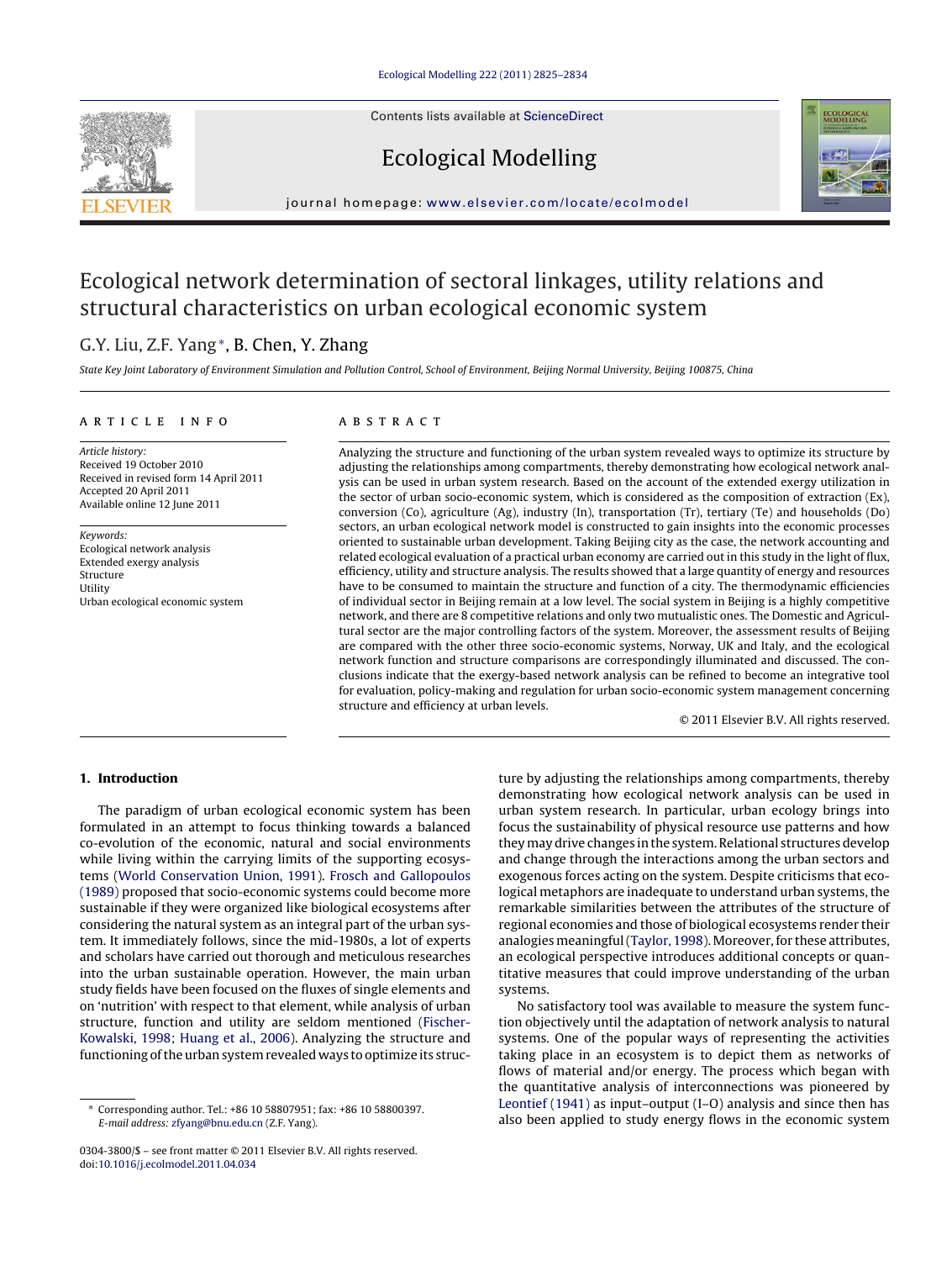([Costanza,](#page--1-0) [1980;](#page--1-0) [Costanza](#page--1-0) [and](#page--1-0) [Herendeen,](#page--1-0) [1984\).](#page--1-0) Network analysis affords an ecosystem researcher or manager several new avenues for extracting heretofore unavailable information about the flows of material or energy in the ecosystem [\(Wulff](#page--1-0) et [al.,](#page--1-0) [1989\).](#page--1-0) More ecological network properties such as cyclic pathways, link density and connection have revealed new patterns and insights ([Patten,](#page--1-0) [1985;](#page--1-0) [Ulanowicz,](#page--1-0) [1986\).](#page--1-0) Structural analysis of ecological food webs has received considerable attention of late [\(Dunne,](#page--1-0) [2006;](#page--1-0) [Fath](#page--1-0) [and](#page--1-0) [Halnes,](#page--1-0) [2007\).](#page--1-0) Patten and Fath applied this method to develop a paradigm of ecological network analysis including indirect effects, network amplification, network homogenization and network synergism [\(Patten,](#page--1-0) [1991;](#page--1-0) [Fath,](#page--1-0) [2004;](#page--1-0) [Scharler](#page--1-0) [and](#page--1-0) [Fath,](#page--1-0) [2009;](#page--1-0) [Patten,](#page--1-0) [2010\).](#page--1-0) The methods mentioned above construct the theoretical underpinning of ENA, and the related analysis methods and indices have been addressed explicitly ([Ulanowicz,](#page--1-0) [1997,](#page--1-0) [2004;](#page--1-0) [Fath,](#page--1-0) [2007;](#page--1-0) [Tollner](#page--1-0) et [al.,](#page--1-0) [2009;](#page--1-0) [Shevtsov](#page--1-0) et [al.,](#page--1-0) [2009\).](#page--1-0)

Scholars are paying increasing attention to the social and organizational forces at work in social and economic systems ([Fath,](#page--1-0) [2006;](#page--1-0) [Fath](#page--1-0) et [al.,](#page--1-0) [2008\).](#page--1-0) [Ji](#page--1-0) [\(2010\)](#page--1-0) took a network accounting and related ecological evaluation of a practical urban economy based on embodied cosmic exergy. [Zhang](#page--1-0) et [al.](#page--1-0) [\(2010a\)](#page--1-0) developed an ecological network model for the urban energy metabolic system, and used four Chinese cities as examples of how the integration of throughflow analysis and ecological network utility analysis provides insights into the flows within the system at both high and low levels of detail. [Zhang](#page--1-0) et [al.](#page--1-0) [\(2010b\)](#page--1-0) developed another ecological network model for the urban water metabolic system. Using a network utility matrix, the relationships and degrees of mutualism among six compartments were determined. This integrated network analysis framework presents an approach for a more holistic understanding of the interaction between natural and socio-economic systems by placing them within a complex systems framework. A reference can be established in urban economic scale to obtain insights into the structure and functioning of urban ecosystems and explore the consequences of various ecosystem change scenarios. Current studies viewed in the direct and indirect structure and function in an interconnected web based upon different inflows (such as flows of materials, energy, population or monetary). To consider the integrated image of interactions and connectedness both proximate and distal of urban socio-economic system, however, a quantitative method is needed to integrate the value of free environment investment, goods, services and labor forces in a common unit based on the principle of holism, where the whole has the greater affects for system behaviour than the sum of the parts.

A variety of techniques have attempted to quantify the flux of exchange and the contribution of ecosystems to economic activity. As an indicator of the distance from thermodynamic equilibrium, exergy provides a unified measure of various forms of materials and energy carriers, and thus qualified as a basic medium used in the bookkeeping to qualify ecological networks of exchange [\(Chen](#page--1-0) et [al.,](#page--1-0) [2008\).](#page--1-0) It can capture various quality aspects of streams as indicated by their mass, energy, concentration, velocity and location. Thus, exergy can characterize both mass and energy streams, and is the truly limiting resource on this planet ([Sciubba,](#page--1-0) [2001;](#page--1-0) [Wall,](#page--1-0) [2002\).](#page--1-0) The application of the exergy method for a society was to account for the use and conversion of natural resources including both energy carriers and materials was introduced by [Wall](#page--1-0) [\(1977\)](#page--1-0) and carried out for many countries [\(Wall,](#page--1-0) [1990;](#page--1-0) [Scheffer](#page--1-0) et [al.,](#page--1-0) [2000;](#page--1-0) [Ertesvåg,](#page--1-0) [2001,](#page--1-0) [2005;](#page--1-0) [Chen](#page--1-0) [and](#page--1-0) [Qi,](#page--1-0) [2007;](#page--1-0) [Zhang](#page--1-0) [and](#page--1-0) [Chen,](#page--1-0) [2010\).](#page--1-0) Extended Exergy Accounting (EEA) proposed by Sciubba determines cumulative exergy consumption associated with not only raw material inputs but also labor and capital inputs and non-energetic externalities ([Sciubba,](#page--1-0) [2001;](#page--1-0) [Sciubba](#page--1-0) et [al.,](#page--1-0) [2008\).](#page--1-0) The proposed thermodynamic approach is not meant to replace, but to complement an economic approach.

The goals of this study were to determine the sectoral linkages, utility relations and structural characteristics of urban ecological economic system, and provide the implications of these attributes for system sustainability. The urban ecological network model was designed to describe the structure of an urban system, collect data addressing the attributes of the framework throughout the desired period and evaluate what processes brought about these characteristics. Finally, the assessment results of Beijing are compared with three other socioeconomic systems, Norway, the UK and Italy. It may present an initial diagnosis of resource utilization efficiency, input/output structure and environmental impact on the urban scale and priority on funding of the whole sectors.

As a continuation of our earlier efforts of unified analysis based on extended exergy for quantifying the flux of exchange in Beijing society [\(Liu](#page--1-0) et [al.,](#page--1-0) [2011\)](#page--1-0) and ecological network model for the urban metabolic system [\(Zhang](#page--1-0) et [al.,](#page--1-0) [2010a,b\)](#page--1-0) the present work provides an ecological network determination of sectoral linkages, utility relations and structural characteristics on the urban ecological economic system, with emphasis on a joint application of the extended exergy synthesis and ecological network analysis methods and regional comparison.

#### **2. Methodology**

#### 2.1. The urban ecological network model

In urban systems, sectors consume the materials (goods and services) produced by others, and can be modelled as a food web with trophic structure [\(Hardy](#page--1-0) [and](#page--1-0) [Graedel,](#page--1-0) [2002\).](#page--1-0) At the urban level, the system compartments have been chosen following Wall's and Sciubba's approach. The analysis is also based on the earlier work of [Chen](#page--1-0) [and](#page--1-0) [Qi](#page--1-0) [\(2007\)](#page--1-0) and [Zhang](#page--1-0) [and](#page--1-0) [Chen](#page--1-0) [\(2010\)](#page--1-0) for the societal exergy utilization of Chinese society. A typical systems diagram can be shown in [Fig.](#page--1-0) 1. The urban system is divided into seven sub-systems, including: (a) Extraction (Ex), including mining and quarrying, oil refining and processing, and the inflow of energy carriers from the external environment; (b) Conversion  $(Co)$ , comprising heat and power plants; (c) Agriculture (Ag), including harvest, forestry, fishery, and food processing; (d) Industry (In), manufacturing industry except food industry and oil refineries; (e) Transportation services (Tr); (f) Tertiary sector (Te), including construction and other services; (g) Domestic sector (Do), households. The domestic sector has changed from a final consumption to an important labor exergy inflow transferring to other sectors. In this study, capital flows would not be accounted into extended exergy in order to avoid double-counting because a part in capital flows is a relatively equivalent value of resource, commodity and labor exergy and the other part in capital flows used in banks and governments would not be accounted due to the lack of reliable data. Thus the boundary of the model is the whole city without regard to the bank system and government.

#### 2.2. Extended exergy accounting of inter-sectional flows

To quantify the network, flows of the chosen exergy into and out of each compartment should be determined. The input fluxes include imports from abroad (resources such as primary and secondary fuels, electricity, ores, and products) and free local resources (natural resources such as agricultural products, livestock, and wood), which are combined in the pathway crossing the system boundary and in the system, respectively. The yield (products and services, etc.) and exergy loss are represented by the pathway to the other sectors and the environment.

A system networks described by the direct flow matrix, **F**, which includes all flows between n-compartments inside a system but